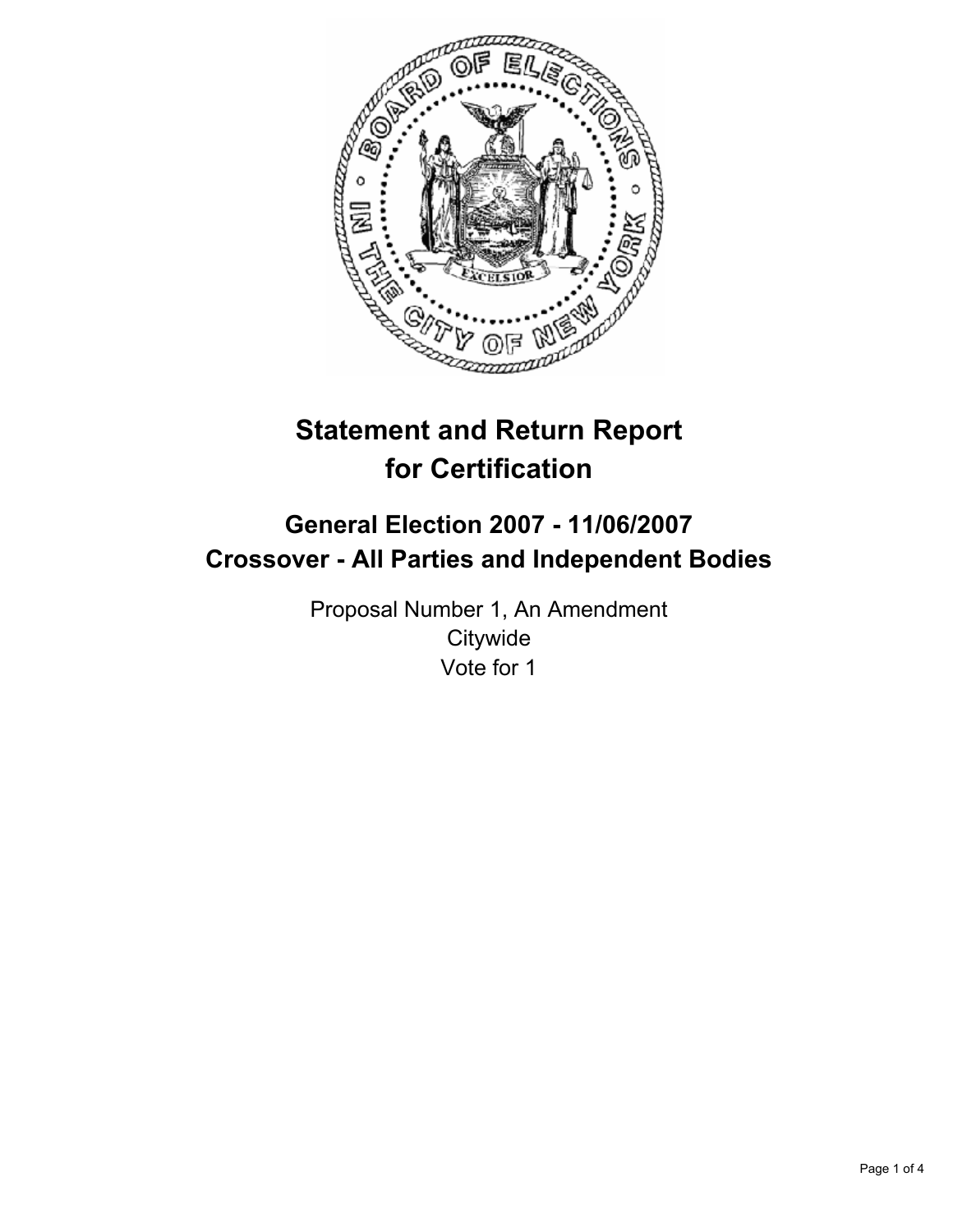

### **New York County**

| PUBLIC COUNTER     | 51,609 |
|--------------------|--------|
| EMERGENCY          | 68     |
| ABSENTEE/MILITARY  | 2,098  |
| AFFIDAVIT          | 609    |
| Total Ballots      | 54,384 |
| YES                | 21,237 |
| NΟ                 | 5,888  |
| <b>Total Votes</b> | 27,125 |
| Unrecorded         | 27,259 |

#### **Bronx County**

| PUBLIC COUNTER       | 39,686 |
|----------------------|--------|
| <b>EMERGENCY</b>     | 52     |
| ABSENTEE/MILITARY    | 2,382  |
| <b>AFFIDAVIT</b>     | 556    |
| <b>Total Ballots</b> | 42,676 |
| <b>YES</b>           | 13,254 |
| <b>NO</b>            | 4,701  |
| <b>Total Votes</b>   | 17,955 |
| Unrecorded           | 24,721 |

#### **Kings County**

| PUBLIC COUNTER       | 71,516 |
|----------------------|--------|
| <b>EMERGENCY</b>     | 71     |
| ABSENTEE/MILITARY    | 3,162  |
| AFFIDAVIT            | 744    |
| <b>Total Ballots</b> | 75,493 |
| YES                  | 19,845 |
| <b>NO</b>            | 7,221  |
| <b>Total Votes</b>   | 27,066 |
| Unrecorded           | 48,427 |

#### **Queens County**

| 22<br><b>EMERGENCY</b><br>ABSENTEE/MILITARY<br>3,353<br>462<br>AFFIDAVIT |
|--------------------------------------------------------------------------|
|                                                                          |
|                                                                          |
|                                                                          |
| 60,953<br><b>Total Ballots</b>                                           |
| 20,579<br><b>YES</b>                                                     |
| <b>NO</b><br>7,343                                                       |
| 27,922<br><b>Total Votes</b>                                             |
| 33,031<br>Unrecorded                                                     |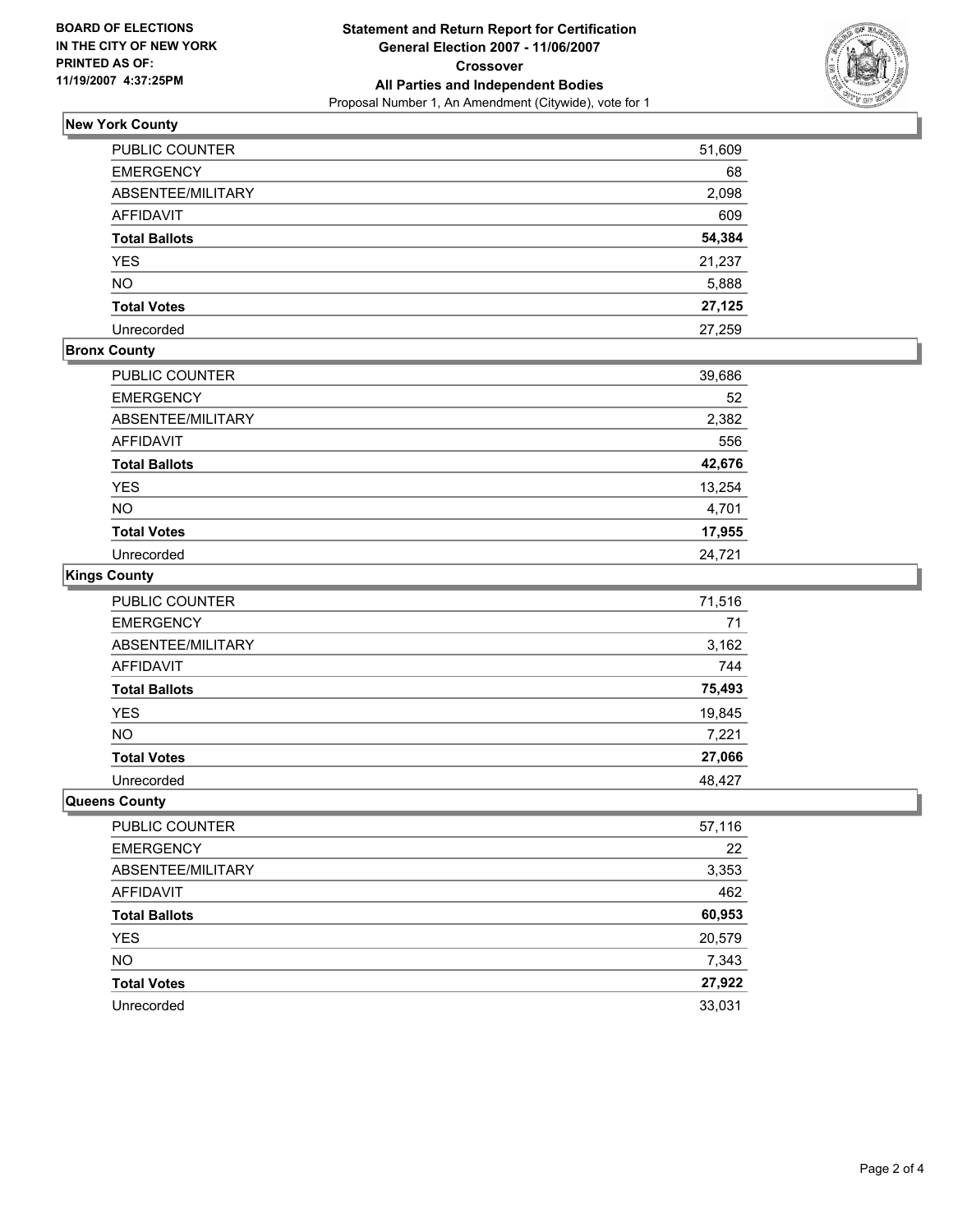

#### **Richmond County**

| PUBLIC COUNTER       | 28,369 |
|----------------------|--------|
| <b>EMERGENCY</b>     | 3      |
| ABSENTEE/MILITARY    | 1,606  |
| AFFIDAVIT            | 231    |
| <b>Total Ballots</b> | 30,209 |
| YES.                 | 11,637 |
| <b>NO</b>            | 3,484  |
| <b>Total Votes</b>   | 15,121 |
| Unrecorded           | 15,088 |